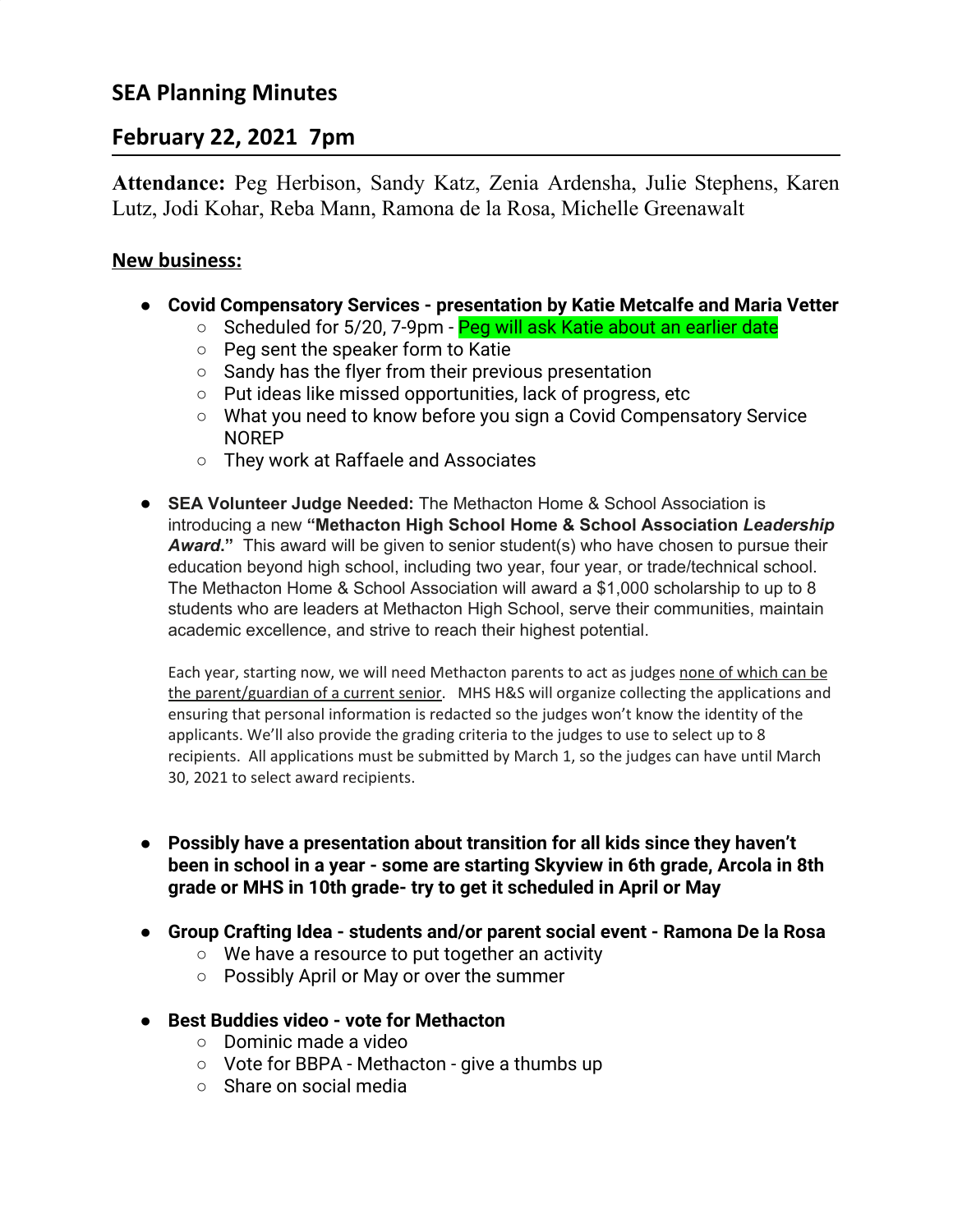- **● ESY**
	- Ramona reached out to Chris Koberlein about resources for summer programs
	- He said there are a few places willing to have students after Covid testing
	- There will be in person and virtual ESY programs
	- Virtual fair possibly on Feb 25th

# **Old business/Updates:**

- **●** Inclusive Schooling event collaboration with Lower Merion, Radnor and T/E School Districts featuring Dr. Julie Causton, Dr. Kristie Pretti-Frontczak. Dr. Jenna Rufo
	- **Feedback on Inclusion series great information**
	- **Interest in continuing to work with 3 other districts yes**

# **● Presentations/Events:**

- **2. Executive function -** SandySarah Ward
	- **Sarah Ward EF flyer, completed, please share it to H&S's**
	- **Sandy will ask the district for MIAC credits for the teachers that want to attend like the Inclusion meetings. - sent email asking about this**
	- **○ March 25th 7-9pm**
	- MCC is giving us \$1800 to bring her in for a 2 hour Zoom meeting for SEA
	- Contract needs to be paid within 15 days after the presentation

#### **3. Career Counselor K-12 - Michelle**

- **○ Kimberly Kulp met with us**
- **○ She is working at Skyview right now**
- **○ Has her own google classroom that the kids can join**
- **○ She will follow up with Nikki Brislin about a possible joint presentation for SEA**
- **4. Covid Compensatory Services presentation by Katie Metcalfe and Maria Vetter**
	- **○ Scheduled for 5/20**
	- Peg sent the speaker form to Katie
- **5. Transition Coordinator Role at Methacton with Nikki Brislin** Colleen
	- Sandy approached it regarding the SEA page on the website but hasn't heard back yet
	- Colleen continues to contact Nikki but is not getting a response Colleen has a meeting and will try to get more info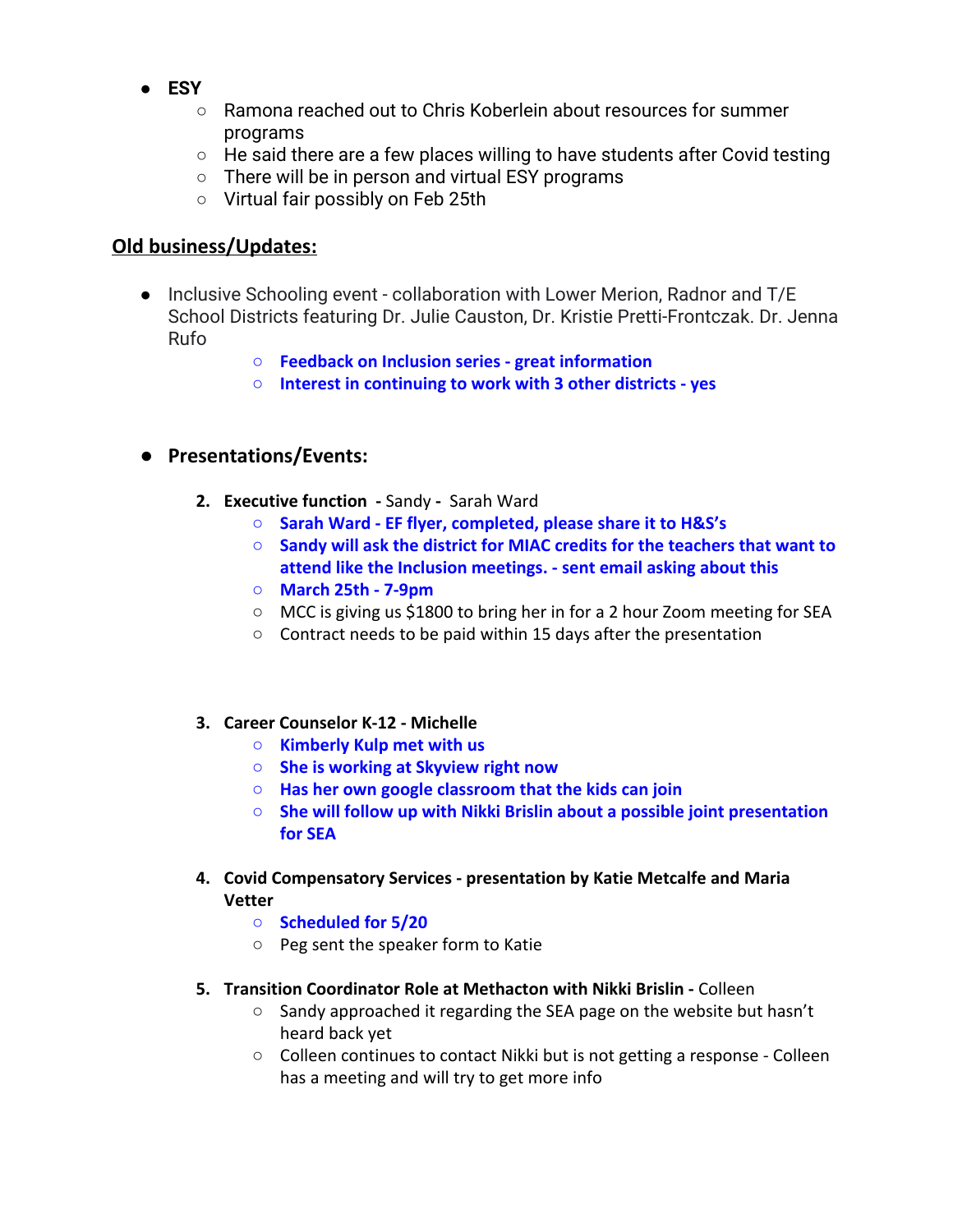- **6. Parent social event -** will look at this at a future meeting possibly an outdoor, in-person event- fire pit with s'mores (Zenia's yard), movie night- possibly in April
	- Possibly a Zoom game night or a social with breakout room chats by school or by topic
- **7. ON HOLD: Virtual Event Ideas: dance/joke parties, crafts, show and tell, geocaching, games (separate by age group)-** possibly try to help our kids in the events that the H&S's are doing
	- Arcola did a fall virtual festival with scavenger hunt, bingo, and trivia
- **8. ON HOLD: Follow up presentation by Ann Marie Licata**
	- Hold on this while we see how the collaboration inclusion meeting goes

**Possible dates**: third Thursdays: **2/ 3-10-17-24, 3/25,** 4/15, **5/20 All virtual, all evening**

#### **Budget:** Michelle, Treasurer

- Budget: \$4321.77 (includes the \$1800 for Sarah Ward)
- Update: \$500 for PA Collective: Focus on Inclusion instructions
- Received \$1800 from MCC from the student loan fund to be used for a speaker - Sarah Ward to speak on Executive Function

### **Fundraisers:**

- Virtual Fundraisers
- Clothing collection Karen Spring, 2021
- Collegeville bakery Jodi pizza kit sale- \$5 profit per kit- people paid by Venmo or check and delivery was outside at Eagleville - Michelle will check with Bob from MCC to see how we would use Venmo
- Fruit sale at holidays
- Corropolese dine and donate Peg
- Design a t-shirt or other items and sell them- kids submit art to use maybe do a mosaic of all of the art submitted
- Ask at MCC or each H&S for a calendar of H&S fundraising events Sandy and Peg

### **● Planning meeting dates:**

- $0\quad 1/25, 2/22, 3/22, 4/26, 5/24, 6/26$
- 7-9pm, all Zoom

#### **Our Mission:**